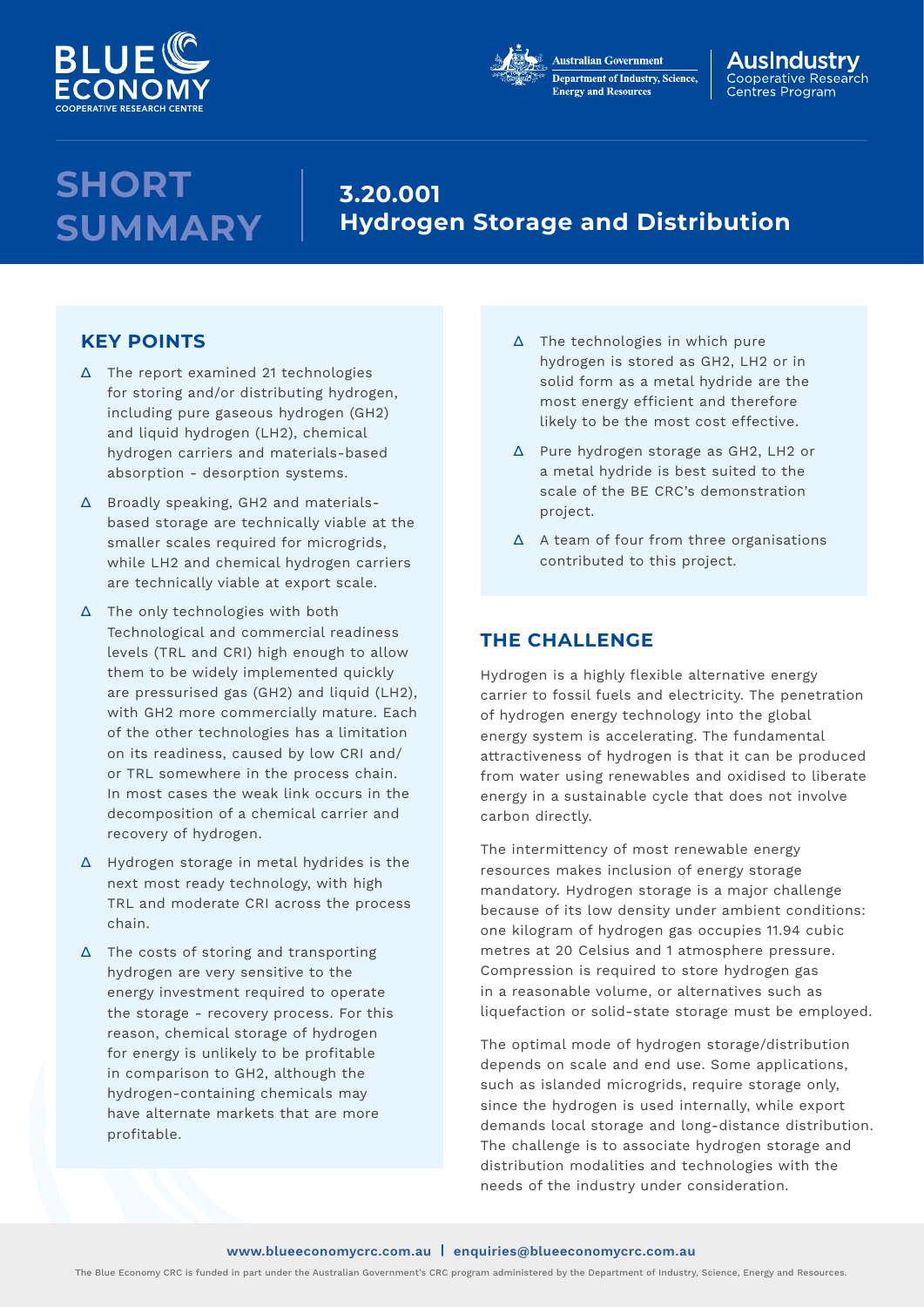



#### AusIndustrv Cooperative Research Centres Program

# **SHORT SUMMARY**

# **3.20.001 Hydrogen Storage and Distribution**

### **THE OPPORTUNITY**

In the context of the Blue Economy CRC, hydrogen will play a key role in integrating the supply side with the demand side, which needs not just electricity, but also oxygen and fresh water for aquaculture, and clean fuel for transport and survey vehicles.

Opportunity exists to build demand for hydrogen in the maritime sector, and the magnitude of this opportunity for Australia remains unclear. Growth is being seen internationally, with a targeted transition of shipping fleets to sustainable solutions (including hydrogen powered vessels) underway. Whilst much attention is paid to the global shipping fleet, service vessels, as used in the aquaculture industry, represent a significant fraction of global marine vessels and a major opportunity for a transition to sustainable propulsion. This presents an opportunity for the CRC but will require additional partners filling identified gaps. Further demand opportunities for hydrogen in the blue economy should be identified. Growth in demand for hydrogen will lead to increased need for cost-effective storage and distribution technologies.

In the wider picture, distribution of hydrogen within and between industries, and its export to international destinations, are increasingly recognised as important opportunities for Australia.

## **OUR RESEARCH**

#### **Objective**

The objective of the study was to identify and characterise hydrogen storage and distribution technologies so that their applicability to the Blue Economy CRC and enterprises supported by it could be understood.

The study considered the technological suitability of particular hydrogen carriers and storage technologies for the range of energy scales from small islanded microgrid to major export industry, as well as technological readiness, reliability, survivability, economics and opportunities for new Australian industries.

#### **Methodology**

To conduct this study, we used energy and efficiency values extracted from the literature to calculate the energy requirements and costs of 16 hydrogen storage and transport modalities.

We analysed a total of 21 modalities, but were unable to complete the analysis on 5, due to insufficient data. There are three major assumptions made in this analysis:

- ∆ Each process has the same output to enable direct comparison;
- ∆ Energy input was generally best-case scenario (most efficient process); and
- ∆ Economic calculations are for comparison and should not be taken as absolute as they do not include costs such as labour, equipment, etc.

These assumptions enabled the calculation of energy costs for 16 hydrogen energy storage modalities: gaseous hydrogen, liquid hydrogen, ammonia, methane, methanol, dimethyl ether, formic acid, urea, carbons, metal-organic frameworks, two interstitial metal hydrides, two complex hydrides, methyl cyclohexane toluene cycle, and perhydro-dibenzyl toluene dibenzyl toluene cycle.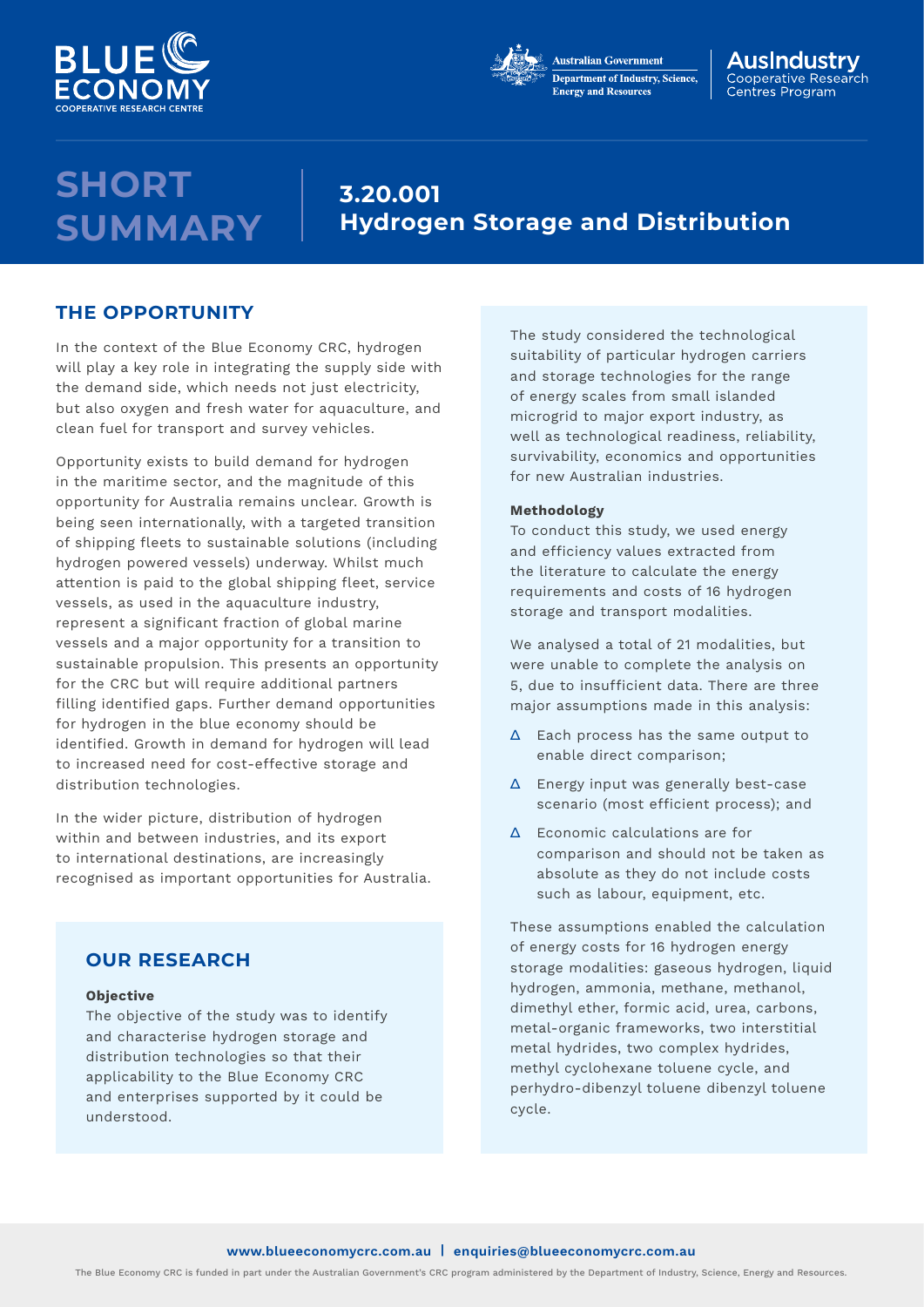



#### AusIndustrv Cooperative Research Centres Program

# **SHORT SUMMARY**

# **3.20.001 Hydrogen Storage and Distribution**

## **OUTCOMES**

The costs of storing and transporting hydrogen are very sensitive to the energy investment required to operate the storage recovery process.

From this work, we were able to show that for small-scale applications, storing pure hydrogen as compressed gas, liquid hydrogen, or hydrogen taken up by a material (e.g. adsorbed carbons or MOFs, or absorbed as an interstitial metal hydride) is the most energy efficient, providing the highest energy return on investment and the lowest break-even H2 sell prices in our example scenarios.

Because of the very high energy investment required, chemical storage of hydrogen for energy is unlikely to be profitable in comparison to GH2 at below-export scales, although the hydrogen-containing chemicals may have alternate markets that are more profitable.

## **NEXT STEPS**

A number of opportunities arise out of this scoping study. To enable the use of hydrogen in supportive markets, short term opportunities might include:

- ∆ A detailed study should be carried out on storage scenarios for delivery of high-pressure hydrogen at 350-700 bar for vehicles and vessels, comparing (i) GH2 plus mechanical compression, (ii) LH2 plus mechanical compression, (iii) metal hydride plus mechanical compression and (iv) metal hydride with direct delivery at the demand pressure.
- ∆ A scoping study should be carried out on distribution scenarios at sub-export scales, comparing the newest near-commercial technologies: (i) compressed and containerised Type IV GH2 tanks, (ii) LH2, including the newest lattice-tank technology and (iii) metal-hydride in the form of a magnesium slurry.
- ∆ Compressed GH2 storage systems able to contain a higher mass percentage of hydrogen than the current Type IV tanks should be investigated for stationary storage and distribution, especially those able to be carried on current freight transport vehicles.
- ∆ Reversible hydrogen storage materials (principally metal hydrides, as these have higher TRLs) should be investigated for stationary long-term storage in the offshore context, noting that some metal hydrides are able to deliver hydrogen at 20 bar without compression.